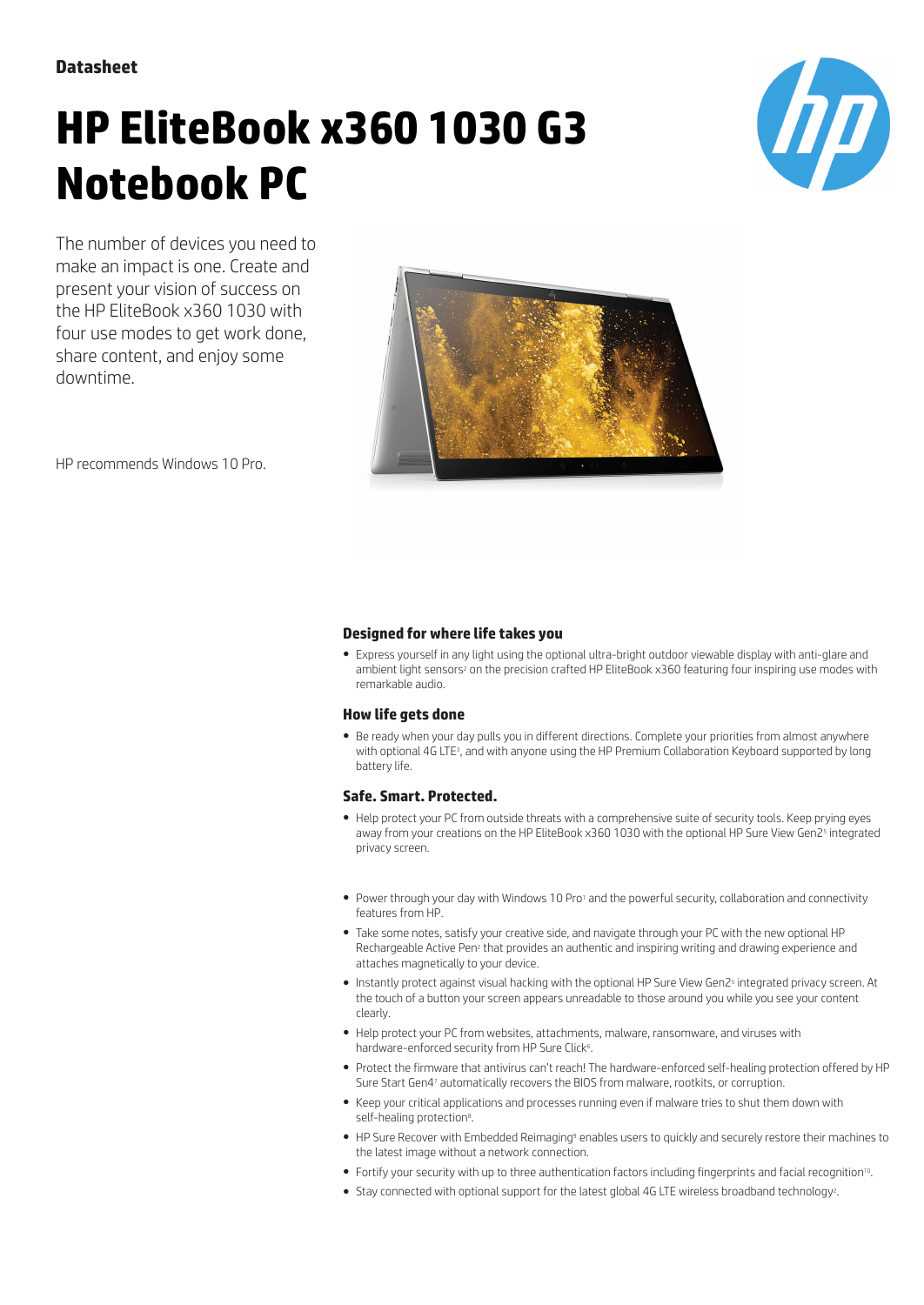# **HP EliteBook x360 1030 G3 Notebook PC Specifications Table**







| <b>Available Operating System</b>     | Windows 10 Pro 64 - HP recommends Windows 10 Pro. 1                                                                                                                                                                                                                                                                                                                                                                                                                                                                                                                                                                                                                                                                                                                                                                                                                                                                                                        |
|---------------------------------------|------------------------------------------------------------------------------------------------------------------------------------------------------------------------------------------------------------------------------------------------------------------------------------------------------------------------------------------------------------------------------------------------------------------------------------------------------------------------------------------------------------------------------------------------------------------------------------------------------------------------------------------------------------------------------------------------------------------------------------------------------------------------------------------------------------------------------------------------------------------------------------------------------------------------------------------------------------|
| <b>Processor Family 4</b>             | 8th Generation Intel® Core™ i7 processor (i7-8650U); 8th Generation Intel® Core™ i7 processor (i7-8550U); 8th Generation Intel® Core™ i5 processor (i5-8350U); 8th Generation Intel® Core™ i5 processor (i5-8350U); 8th Gener<br>$(i5 - 8250U)$                                                                                                                                                                                                                                                                                                                                                                                                                                                                                                                                                                                                                                                                                                            |
| <b>Processor Technology</b>           | Intel® vPro™ Technology                                                                                                                                                                                                                                                                                                                                                                                                                                                                                                                                                                                                                                                                                                                                                                                                                                                                                                                                    |
| Available Processors <sup>2,3,4</sup> | Intel® Core™ i7-8650U vPro™ processor with Intel® UHD graphics 620 (1.9 GHz base frequency, up to 4.2 GHz with Intel® Turbo Boost Technology, 8 MB cache, 4 cores); Intel® Core™ i7-8550U with Intel®<br>UHD graphics 620 (1.8 GHz base frequency, up to 4 GHz with Intel® Turbo Boost Technology, 8 MB cache, 4 cores); Intel® Core™ i5-8350U vPro™ processor with Intel® UHD Graphics 620 (1.7 GHz base<br>frequency, up to 3.6 GHz with Intel® Turbo Boost Technology, 6 MB cache, 4 cores); Intel® Core™ i5-8250U with Intel® UHD Graphics 620 (1.6 GHz base frequency, up to 3.4 GHz with Intel® Turbo Boost<br>Technology, 6 MB cache, 4 cores)                                                                                                                                                                                                                                                                                                      |
| <b>Maximum Memory</b>                 | 16 GB LPDDR3-2133 SDRAM 5<br>Memory soldered down. Supports dual channel memory.                                                                                                                                                                                                                                                                                                                                                                                                                                                                                                                                                                                                                                                                                                                                                                                                                                                                           |
| <b>Internal Storage</b>               | 512 GB up to 2 TB PCIe® NVMe™ M.2 SED SSD 6<br>up to 512 GB PCle® NVMe™ M.2 SSD <sup>6</sup><br>up to 256 GB M.2 SATA SED SSD 6<br>up to 128 GB M.2 SATA SSD 6                                                                                                                                                                                                                                                                                                                                                                                                                                                                                                                                                                                                                                                                                                                                                                                             |
| <b>Display</b>                        | 13.3" diagonal 4K IPS eDP + PSR BrightView LED-backlit touch screen, direct bonded with Corning® Gorilla® Glass 4, 500 cd/m <sup>2</sup> , 100% sRGB (3840 x 2160); HP Sure View Integrated Privacy Screen 13.3"<br>diagonal FHD IPS eDP + PSR anti-glare LED-backlit touch screen, direct bonded with Corning® Gorilla® Glass 4, 700 cd/m <sup>2</sup> , 100% sRGB (1920 x 1080); HP Sure View Integrated Privacy Screen 13.3"<br>diagonal FHD IPS eDP + PSR BrightView LED-backlit touch screen, direct bonded with Corning® Gorilla® Glass 4, 700 cd/m2, 100% sRGB (1920 x 1080); 13.3" diagonal FHD IPS eDP + PSR anti-glare<br>LED-backlit touch screen, direct bonded with Corning® Gorilla® Glass 4, 400 cd/m <sup>2</sup> , 100% sRGB (1920 x 1080); 13.3" diagonal FHD IPS eDP + PSR BrightView LED-backlit touch screen, direct bonded with<br>Corning® Gorilla® Glass 4, 400 cd/m <sup>2</sup> , 100% sRGB (1920 x 1080) <sup>10,11,12,13</sup> |
| <b>Available Graphics</b>             | Integrated: Intel® UHD Graphics 62010                                                                                                                                                                                                                                                                                                                                                                                                                                                                                                                                                                                                                                                                                                                                                                                                                                                                                                                      |
| <b>Wireless Technologies</b>          | Intel® Dual Band Wireless-AC 8265 802.11a/b/g/n/ac (2x2) Wi-Fi® and Bluetooth® 4.2 Combo, non-vPro™; Intel® Dual Band Wireless-AC 8265 802.11a/b/g/n/ac (2x2) Wi-Fi® and Bluetooth® 4.2 Combo,<br>vPro™; Intel® XMM™ 7360 LTE-Advanced; HP lt4132 LTE/HSPA+ with GPS Mobile Broadband Module 7,8,9                                                                                                                                                                                                                                                                                                                                                                                                                                                                                                                                                                                                                                                         |
| <b>Communications</b>                 | HP Module with NXP NFC Controller NPC300 I2C NCI                                                                                                                                                                                                                                                                                                                                                                                                                                                                                                                                                                                                                                                                                                                                                                                                                                                                                                           |
| <b>Ports and Connectors</b>           | 2 Thunderbolt™ (USB Type-C™ connector); 1 USB 3.1 Gen 1 (charging); 1 headphone/microphone combo; 1 HDMI 1.4; 1 External Nano SIM slot for WWAN<br>(Cables are not included.)                                                                                                                                                                                                                                                                                                                                                                                                                                                                                                                                                                                                                                                                                                                                                                              |
| <b>Input Device</b>                   | HP Premium Collaboration Keyboard, full-size, spill-resistant, backlit and DuraKeys<br>Glass ClickPad with multi-touch gesture support, taps enabled as default<br>Accelerometer; Ambient light sensor; Gyroscope; Magnetometer; Hall sensor                                                                                                                                                                                                                                                                                                                                                                                                                                                                                                                                                                                                                                                                                                               |
| Camera                                | 1080p FHD camera; IR Camera 10                                                                                                                                                                                                                                                                                                                                                                                                                                                                                                                                                                                                                                                                                                                                                                                                                                                                                                                             |
| Available Software                    | HP ePrint Driver + JetAdvantage; HP Hotkey Support; HP JumpStart; HP LAN Protection; HP Noise Cancellation Software; HP Recovery Manager; HP Support Assistant; HP Velocity; Native Miracast support;<br>HP PhoneWise; Buy Office (Sold separately) 9,14,15,16                                                                                                                                                                                                                                                                                                                                                                                                                                                                                                                                                                                                                                                                                             |
| <b>Security Management</b>            | Absolute persistence module; HP BIOSphere Gen4; HP Device Access Manager; HP DriveLock and Automatic DriveLock; HP Fingerprint Sensor; HP Password Manager; HP Secure Erase; HP Security<br>Manager; Microsoft Security Defender; Power-on authentication; Preboot authentication; TPM 2.0 embedded security chip shipped with Windows 10 (Common Criteria EAL4+ Certified); HP Sure Click; HP<br>SureStart Gen4; HP Wireless Wakeup; HP Sure Recover; HP Sure Run 20,21,22,23,24,25,26,27,28,30,31                                                                                                                                                                                                                                                                                                                                                                                                                                                        |
| <b>Management Features</b>            | HP BIOS Config Utility (BCU); HP Client Catalog; HP Driver Packs; HP System Software Manager (SSM); HP Manageability Integration Kit Gen2; Ivanti Management Suite 17,18,19                                                                                                                                                                                                                                                                                                                                                                                                                                                                                                                                                                                                                                                                                                                                                                                |
| <b>Power</b>                          | 65 W USB Type-C™ adapter                                                                                                                                                                                                                                                                                                                                                                                                                                                                                                                                                                                                                                                                                                                                                                                                                                                                                                                                   |
| <b>Battery Type</b>                   | HP Long Life 4-cell, 56.2 Wh Li-ion 33                                                                                                                                                                                                                                                                                                                                                                                                                                                                                                                                                                                                                                                                                                                                                                                                                                                                                                                     |
| <b>Battery Life</b>                   | Up to 18 hours 32                                                                                                                                                                                                                                                                                                                                                                                                                                                                                                                                                                                                                                                                                                                                                                                                                                                                                                                                          |
| <b>Dimensions</b>                     | 30.58 x 20.5 x 1.58 cm                                                                                                                                                                                                                                                                                                                                                                                                                                                                                                                                                                                                                                                                                                                                                                                                                                                                                                                                     |
| Weight                                | Starting at 1.25 kg<br>(Weight will vary by configuration.)                                                                                                                                                                                                                                                                                                                                                                                                                                                                                                                                                                                                                                                                                                                                                                                                                                                                                                |
| Environmental                         | Low halogen; TCO 5.0 Certified 36                                                                                                                                                                                                                                                                                                                                                                                                                                                                                                                                                                                                                                                                                                                                                                                                                                                                                                                          |
| <b>Energy Efficiency Compliance</b>   | ENERGY STAR® certified and EPEAT® Gold registered 35                                                                                                                                                                                                                                                                                                                                                                                                                                                                                                                                                                                                                                                                                                                                                                                                                                                                                                       |
| Warranty                              | HP Services offers a 1-year limited warranty and 90 day software limited warranty options depending on country. Batteries have a default one year limited warranty. Long Life batteries will have same<br>warranty as the platform. Refer to http://www.hp.com/support/batterywarranty/ for additional battery information. On-site service and extended coverage is also available. HP Care Pack Services are<br>optional extended service contracts that go beyond the standard limited warranties. To choose the right level of service for your HP product, use the HP Care Pack Services Lookup Tool at:<br>http://www.hp.com/go/cpc. 34                                                                                                                                                                                                                                                                                                              |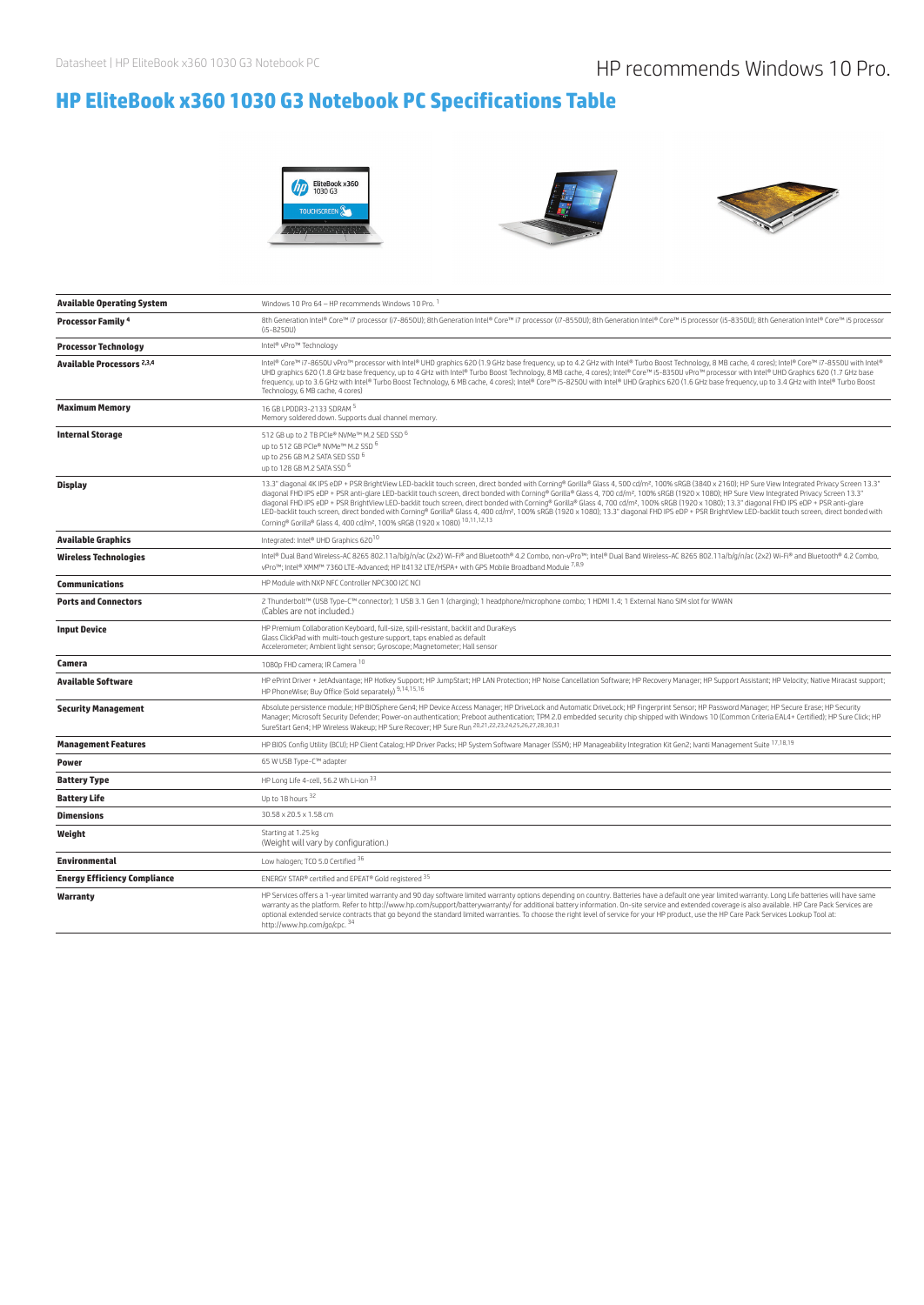# Datasheet | HP EliteBook x360 1030 G3 Notebook PC **HP recommends Windows 10 Pro.**

# **HP EliteBook x360 1030 G3 Notebook PC**

Recommended Accessories and Services